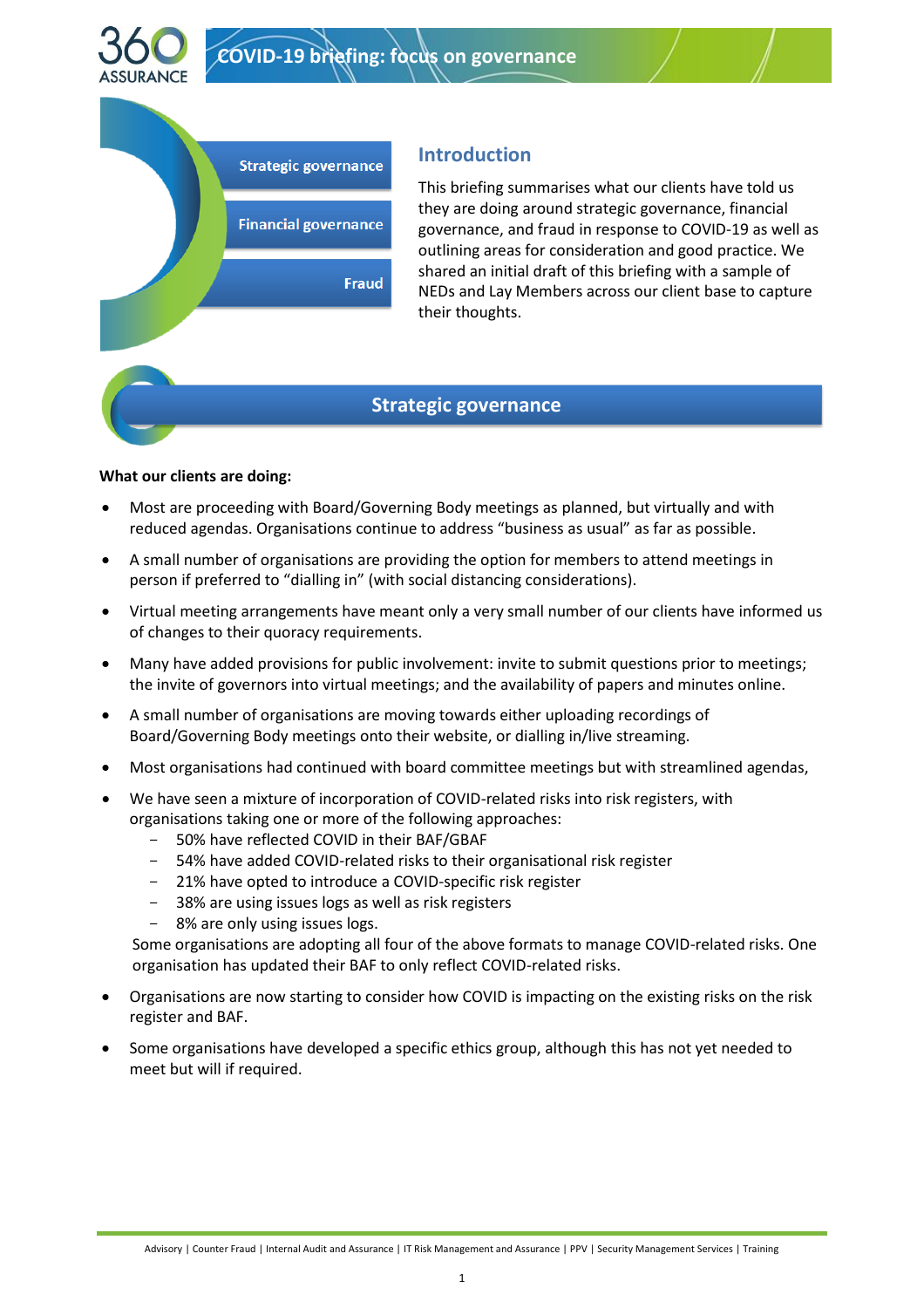

#### **Strategic governance – good practice:**

- Consider where any "business as usual" can be dealt with outside of formal meetings.
- As "standard" reporting is reduced and more verbal context is given in meetings, it is important to capture minutes verbatim as much as possible.
- Consider how changes to governance arrangements are communicated to all staff organisations are doing this through e-newsletters or communication updates.
- Keep a log of deferred agenda items to be dealt with in future.
- Ensuring public access to appropriate meeting material is important but due care should be taken if streams/recordings are made public so that they cannot be tampered with.
- CCGs should consider arrangements for quoracy in the potential absence of a GP member.
- It is important to maintain a concise decisions log, including: who made the decision, when it was made, where it was authorised, and who authorised.
- Organisations who have not already incorporated COVID-19 risks into their BAF/GBAF should consider how the pandemic is affecting the achievement of their strategic aims.
- Organisations should consider how their Non-Executive Directors (NEDs)/Lay Members can have continued involvement and help to reduce the burden, for example:
	- Most organisations are holding frequent COVID briefings between Executives and NEDs/Lay Members - usually as part of their COVID "taskforce".
	- One Trust has set up a "buddy" system where each NED/Lay Member is paired with an Executive Director for weekly phone calls.
	- In one CCG, Lay Members are meeting weekly to retrospectively review and scrutinise any urgent decisions, as well as providing a forum for matters to be discussed which normally fall within the remit of their suspended quality and finance committees.
	- NED and lay members we spoke to told us they felt well informed.
- 360 Assurance were asked to review the COVID-19 governance arrangements for one of our clients, and issued a memo with items for further consideration and action.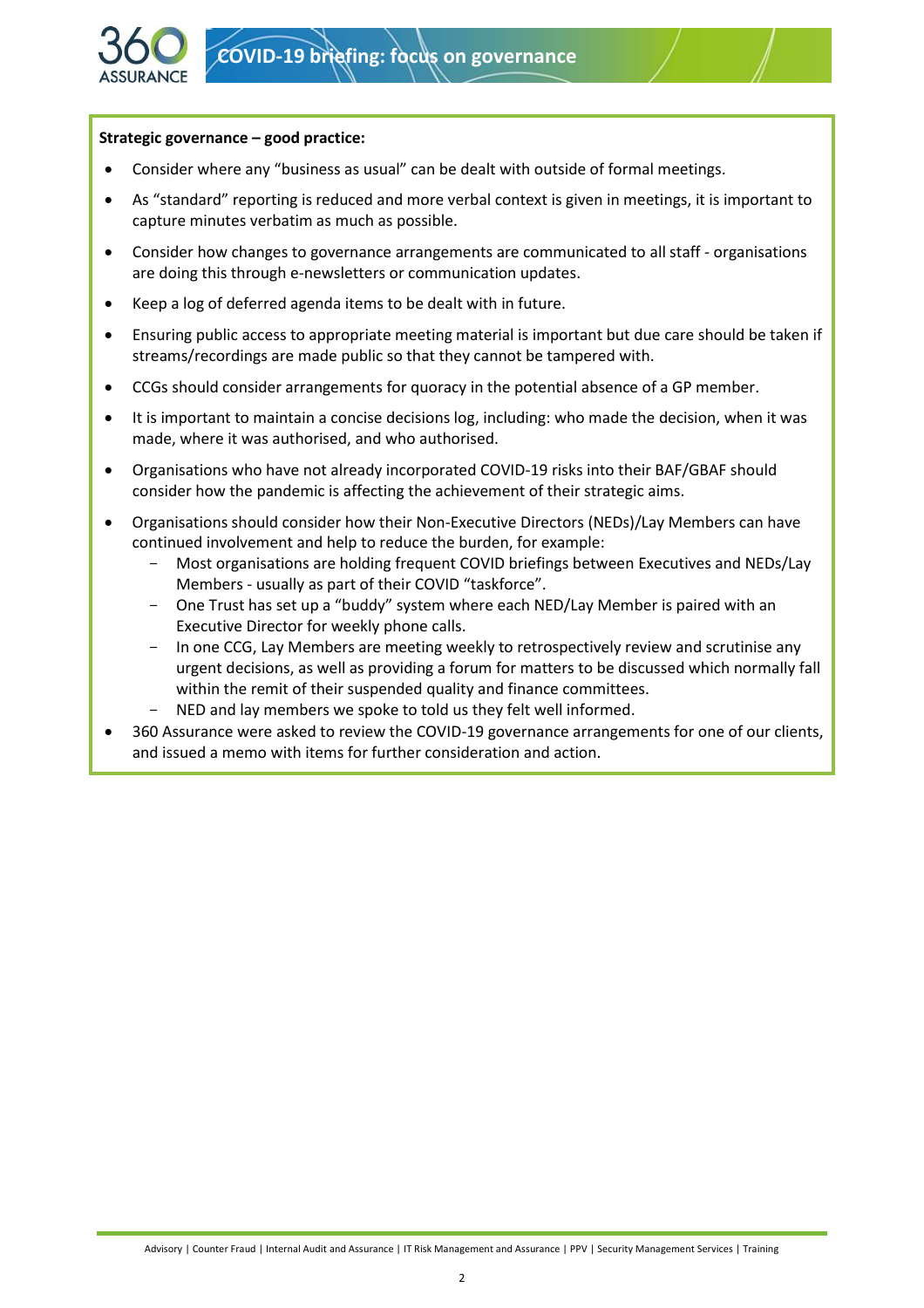

## **Financial governance**

### **What our clients are doing:**

- The majority have either made changes to standing documents (SFIs/SoD/SoRD/Constitution) or enacted emergency/temporary measures.
- The most frequent changes made include:
	- Authority limits aligned to the command structure in place.
	- Multiple authorisation options (a or b must sign, plus one out of x, y or z usually including approval of at least one NED/Lay Member above a certain limit).
	- Authority may be temporarily delegated further.
	- Deputies given the same authority as Executives.
	- Authorisation responsibilities of clinical managers transferred to finance staff.
- While most organisations have informed us they have not needed to add additional signatories, many have increased limits to help meet procurement demands.
- Many organisations are using horizontal delegation to ensure urgent decisions are still made in the case of absence of key staff.
- A small number of organisations have introduced procurement cards/amended limits for the speedy procurement of PPE – reported limits range from £50,000 to unlimited.
- One organisation is holding small amounts of funds in a commercial bank account for urgent out of hours payments.
- Many organisations already had electronic systems in place which allowed for remote authorisation – wherever this function did not exist or could not be used, email authorisation has been adopted, with appropriate fraud-prevention controls in place.
- Due to the guidance on paying suppliers within 7 days where possible, organisations are focusing on cash flow.
- Organisations are capturing COVID costs, although this is still an area for development and confirmation. One organisation had asked for COVID costs to be presented and discussed at finance committee.

### **Financial governance – good practice:**

- Any changes in line with a command structure should be formally documented and approved by Board/Governing Body.
- Where standing documents have been changed/overridden by temporary measures, these should be time-bound and kept under review (for example, for six months or until the end of the emergency situation – whichever comes first).
- Where remote authorisation takes place, an audit trail should be kept to demonstrate appropriate segregation of duties and authorisation in line with the Scheme of Delegation.
- Identify authorisation processes which are reliant on one or two key individuals and consider whether further authorisers need to be added.
- One organisation is reviewing all manual finance processes to enable future working to be done remotely where required. 360 Assurance are supporting this piece of work.